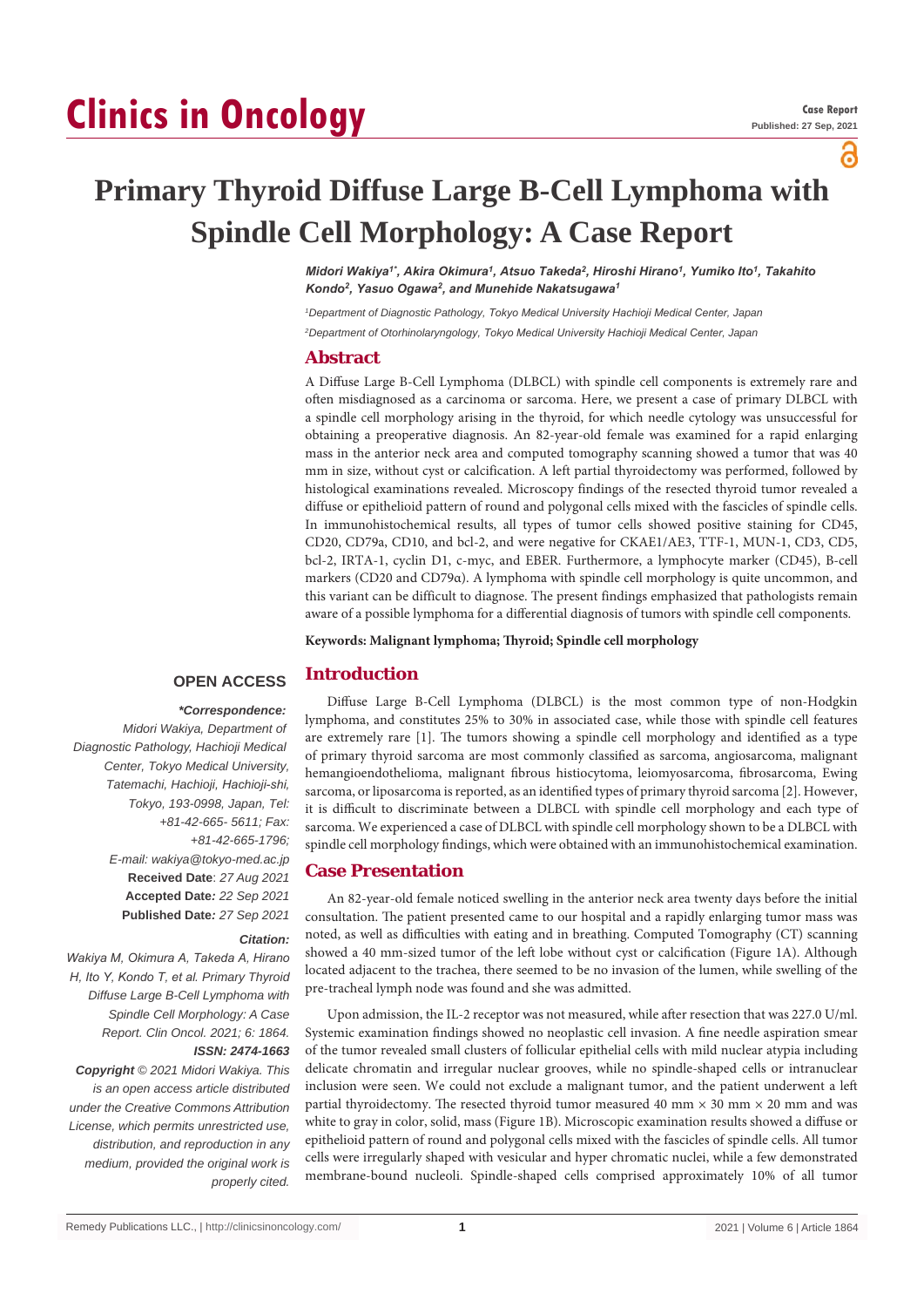

Figure 1: (A) Enhanced CT findings showing a large tumor, 40 mm in diameter, in the left lobe of the thyroid. There was broad contact with the trachea, though it appeared unlikely to have invaded the lumen. (B) Macroscopic appearance of resected thyroid, 40 mm  $\times$  30 mm  $\times$  20 mm in size, seen as a solid and well-circumscribed mass, white to gray in color. Bar 3 cm.



cells and most of those had nuclear atypia (Figure 2). Tumor cells occupied most of the resected specimen. The tumor was nearly fully surrounded by thin fibrous tissue and no tumor cells invasion beyond the capsule was found.

Immunohistochemical results showed that, all morphological types of tumor cells had positive staining for CD45, CD20 (Figure 3A), CD79a, CD10, and bcl-2, while they were negative for CKAE1/ AE3, TTF-1, MUN-1, CD3, CD5, bcl-2, IRTA-1, cyclin D1, c-myc and EBER. Furthermore, α-Smooth Muscle Actin (SMA) immunostaining was present in the vascular wall and spindle cells (Figure 3B).

#### **Discussion**

The spectrum of DLBCL is extremely broad and includes several variants [1,3], though these with spindle cell morphology are extremely rare [1,3]. As for the DLBCL variant arising in the thyroid noted in present patient, there have been no other reports presented to date. In more than half of reported cases, the initial diagnosis was sarcoma or sarcomatoid carcinoma [4]. In the present case, a preoperative diagnosis based on aspiration cytology could not be obtained. Immunohistochemical staining of surgical specimens confirmed the pathological diagnosis.

Due to its microscopic morphology, especially when occurring in the skin, this type is easy to misdiagnose as spindle cell sarcoma, or inflammatory pseudotumor [5]. Also follicular dendritic cell sarcoma has been reported to a mimic diffuse large cell lymphoma [6]. For such cases, immunohistochemical examination results are



**Figure 3:** (A) Immunohistochemical expression of CD20. (B) SMA expression of spindle-shaped cells.

quite useful for differential diagnosis.

Cases of primary DLBCL with a spindle cell morphology arising in the some locations, of which most were found arising from the soft tissue, mucosa, or skin [4,5,7,8]. While such a tumor arising from an essential organ is extremely rare. To the best of our knowledge, in other cases with a primary DLBCL with a spindle cell morphology arising from essential organs, the location has been limited to the liver and uterine cervix [4,9]. Another study noted that primary DLBCL with a spindle cell morphology arising from the liver represented 0.4% of extranodal non-Hodgkin lymphoma and 0.016% of all non-Hodgkin lymphoma cases [10], while only two cases of primary DLBCL with a spindle cell morphology arising from the uterine cervix have been reported [11,12]. According to previous related investigations [10-12], clinical, biological, and radiological features of a DLBCL with spindle cell morphology were non-specific, and diagnosis should be made based on biopsy results along with histological and immunohistochemical findings, because of potential of an initial misdiagnosis of various types of sarcoma or sarcomatoid sarcoma. Unfortunately, a biopsy was not performed in the present case. In addition, it is difficult to make a diagnosis of DLBCL with spindle cell morphology using spindle-shaped cells obtained with a fine needle aspiration cytology procedure [12]. In the present case, no spindle-shaped cells were seen and fine needle aspiration cytology was unsuccessful.

It is currently considered that the spindle formation probably results from an aberration in the cytoskeleton, and Nozawa et al. [3] reported that SMA expression may be associated with the spindle morphology of lymphoma cells. On the other hand, a lymphoma with spindle morphology has been reported to be associated with an exuberant mesenchymal reaction [13], which predominantly occurs in the peripheral portion of the tumor and shows spindle cells lacking nuclear atypia. In the present case, spindle-shaped tumor